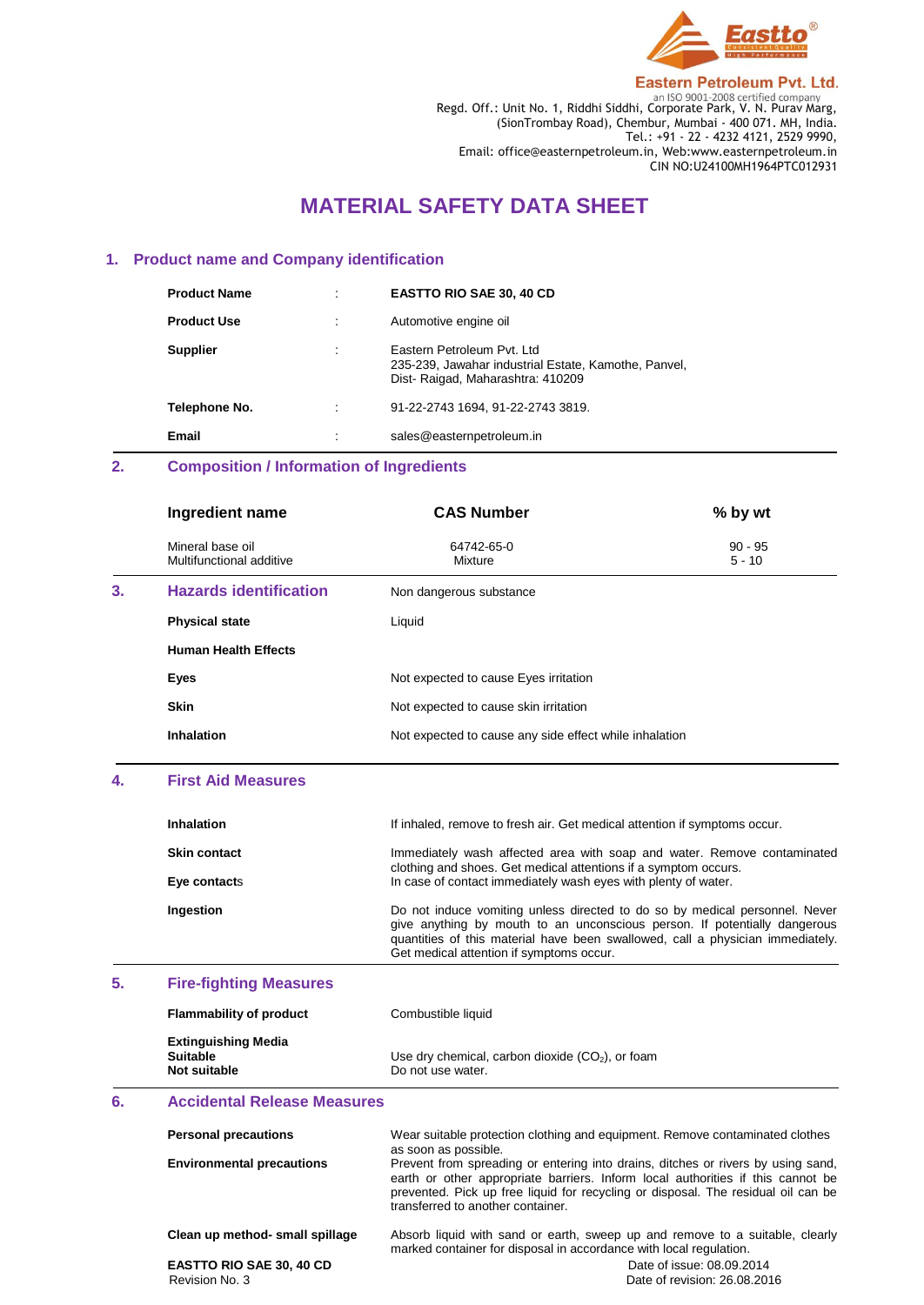

Regd. Off.: Unit No. 1, Riddhi Siddhi, Corporate Park, V. N. Purav Marg, (SionTrombay Road), Chembur, Mumbai - 400 071. MH, India. Tel.: +91 - 22 - 4232 4121, 2529 9990, Email: office@easternpetroleum.in, Web:www.easternpetroleum.in CIN NO:U24100MH1964PTC012931

|                                                      | Clean up methods - large spillage                                                                                                 | Prevent from spreading by making a barrier with sand, earth or other<br>containment material. Reclaim liquid directly or in an absorbent. Dispose of as for<br>small spills.                                                                                                                                                                 |
|------------------------------------------------------|-----------------------------------------------------------------------------------------------------------------------------------|----------------------------------------------------------------------------------------------------------------------------------------------------------------------------------------------------------------------------------------------------------------------------------------------------------------------------------------------|
| 7.                                                   | <b>Handling and Storage</b>                                                                                                       |                                                                                                                                                                                                                                                                                                                                              |
|                                                      | Handling<br><b>Storage</b>                                                                                                        | Handle in accordance with good industrial hygiene and safety practices. If<br>handled at elevated temperatures or with high speed mechanical equipment,<br>vapours or mists might be released and require a well ventilated workplace.<br>Store at ambient temperature or with lowest necessary heating as required for<br>ease of handling. |
| 8.<br><b>Exposure Controls / Personal Protection</b> |                                                                                                                                   |                                                                                                                                                                                                                                                                                                                                              |
|                                                      | <b>Control parameters</b>                                                                                                         | Exposure via air and normal handling                                                                                                                                                                                                                                                                                                         |
|                                                      | <b>Personal protection equipment</b>                                                                                              |                                                                                                                                                                                                                                                                                                                                              |
|                                                      | <b>Respiratory protection</b><br><b>Hand protection</b><br>Eye protection<br>Skin and body protection<br><b>Hygienic measures</b> | Avoid inhalation use suitable mask with filter if necessary.<br>Wear oil-resistant protective gloves if there is a risk of skin contact.<br>For eyes protection wear safety goggles.<br>Use protective cloths and gloves.<br>Act in accordance with good industrial Hygiene and safety practice.                                             |

# **9. Physical and Chemical Properties**

| <b>CHARCTERISTICS</b>               | <b>SAE 30 CD</b> | SAE 40 CD    |
|-------------------------------------|------------------|--------------|
| <b>Physical state</b>               | Liauid           | Liauid       |
| Odour                               | Mild             | Mild         |
| Kinematic viscosity $@$ 100 °C, cst | 11.5             | 14.5         |
| Colour                              | <b>Brown</b>     | <b>Brown</b> |
| Solubility in water                 | Insoluble        | Insoluble    |
| pH                                  | N.A              | N.A          |
| Flash point <sup>o</sup> C          | 230              | 230          |

# **10. Stability and Reactivity**

|     | <b>Reactivity and stability</b><br><b>Conditions to avoid</b><br>Hazardous decomposition products | Stable at normal conditions and decompose at higher temperature.<br>Excessive heating and highly oxidizing agents<br>Hazardous decomposition products are not expected to form during normal<br>storage.                             |
|-----|---------------------------------------------------------------------------------------------------|--------------------------------------------------------------------------------------------------------------------------------------------------------------------------------------------------------------------------------------|
|     | Hazardous polymerization                                                                          | Polymerization will not occur.                                                                                                                                                                                                       |
| 11. | <b>Toxicological Information</b>                                                                  |                                                                                                                                                                                                                                      |
|     | <b>Potential chronic health effects</b><br>Carcinogenicity                                        | No known significant effects or critical hazards.                                                                                                                                                                                    |
| 12. | <b>Ecological Information</b>                                                                     |                                                                                                                                                                                                                                      |
|     | <b>Environment effect:</b>                                                                        | Will not have chronic effect on aquatic environment                                                                                                                                                                                  |
| 13. | <b>Disposal considerations</b>                                                                    |                                                                                                                                                                                                                                      |
|     | Waste disposal procedure:                                                                         | Place contaminated materials in a disposable container and dispose of in<br>accordance with Local, State environmental regulations and contact local<br>environment and health authorities to get the permission for waste disposal. |
| 14. | <b>Transport Information</b>                                                                      | Not classified as hazardous for transport (DOT, TDG, IMO/IMDG, IATA/ICAO)                                                                                                                                                            |
| 15. | <b>Regulatory Information</b>                                                                     | Not classified as hazardous.                                                                                                                                                                                                         |